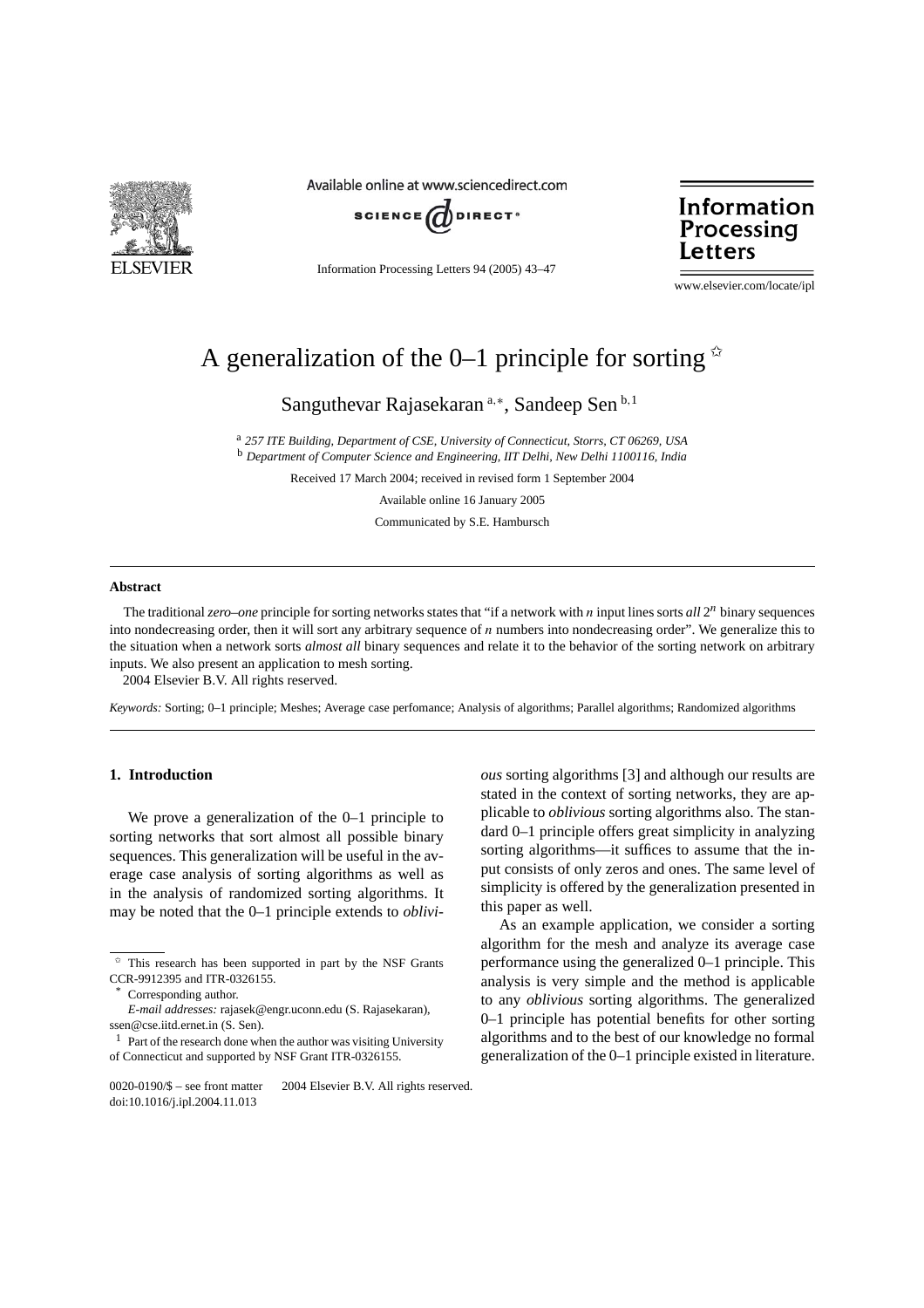Chlebus [1] used it in an ad hoc manner without giving any formalization.

### *1.1. Some definitions and our results*

For a self-contained exposition, we define the terms as used in this paper and review a proof of the 0–1 principle that will be convenient for the presentation of our result.

A *Sorting Network* consists of binary comparator modules where each module has two inputs. Each module compares the two inputs and exchanges them in the output if they are out of order. The subsequent comparisons do not depend on the outcome of any specific comparator. A *n* sorting network realizes a sorted permutation of any *n* input configuration.

Although the natural realization of a sorting network is a hardwired circuit with comparators and wires connecting comparators, any sorting algorithm that consists solely of prespecified compare–exchange operations can be thought of as a sorting network and is referred to as an *oblivious* sorting algorithm. In future, these terms will be used interchangeably. Note that many of the common sorting algorithms like mergesort, quicksort, heapsort are not *oblivious* whereas bubblesort is *oblivious*.

The traditional *zero–one* principle for sorting networks states that "if a network with *n* input lines sorts *all* 2*<sup>n</sup>* binary sequences into nondecreasing order, then it will sort any arbitrary sequence of *n* numbers into nondecreasing order". (The converse is trivial.) In [8], the author shows that this result cannot be strengthened, i.e., no proper subset of the  $2^n$  sequences can have this property.

Bubblesort [4] and shearsort [9] are two classic examples of the applications of the 0–1 principle. We generalize the zero–one principle to situations when a network sorts *almost all* binary sequences and relate it to the behavior of the sorting network on arbitrary inputs. More specifically, we prove the following theorem in Section 2.

**Theorem 1.1** (Generalized 0–1 principle)*. Let Sk denote the set of length n binary strings with exactly k* 0*'s*  $0 \leq k \leq n$ . Then, if a sorting circuit with *n* input lines *sorts at least*  $\alpha$  *fraction of*  $S_k$  *for all*  $k, 0 \leq k \leq n$ *, then the circuit sorts at least*  $(1 - (1 - \alpha) \cdot n)$  *fraction of the input permutations of n arbitrary numbers.*

Note that the theorem gives nontrivial bounds only when  $\alpha > 1 - 1/n$ . In Section 3 we present an application of this result to sorting on an  $n \times n$  mesh. The algorithm attains the same (optimal) bound as the algorithms of Chlebus [1] and Gu and Gu [2], but the analysis is relatively simpler and cleaner because of the generalized 0–1 principle. It is very likely that this theorem will have further applications to design and analysis of sorting algorithms.

#### **2. Proof of the main result**

**Definition.** A string  $s \in \{0, 1\}^n$  is a *k*-string if it has exactly *k* 0's,  $0 \le k \le n$ . The set of all *k*-strings for a fixed  $k$  will be denoted by  $S_k$ .

Clearly the  $S_k$ s are pairwise disjoint and their union consists of all the  $2^n$  length *n* strings over  $\{0, 1\}$ .

Let  $A^{(t)}$ ,  $B^{(t)}$  be two totally ordered *multisets* of *n* elements each. A mapping  $f: A^{(t)} \rightarrow B^{(t)}$  is *monotone* if for all *x*,  $y \in A^{(t)}$  and  $x \leq y$ ,  $f(x) \leq f(y)$ .

**Observation.** If  $f: A^{(t)} \to B^{(t)}$  is monotone then the inverse of *f* is also monotone.

Given  $I_n = \{1, 2, \ldots, n\}$ , the only monotone function between  $I_n$  and the multiset  $\{0^k, 1^{n-k}\}$  is given by  $f_k(j) = 0$  for  $j \leq k$  and 1 otherwise. We denote the extension of *f* to a sequence  $a^{(t)} = (a_1, a_2, \dots, a_t)$  by  $f^{(t)}(a^{(t)}) = (f(a_1), f(a_2), \ldots, f(a_t))$ . The correctness of the standard zero–one principle is often argued based on the following elegant result (see Knuth [4] for a proof).

**Lemma 2.1.** *For any n input sorting circuit*  $C^{(n)}$  *and a monotone function f ,*

$$
f^{(n)}(C^{(n)}(a^{(n)})) = C^{(n)}(f^{(n)}(a^{(n)})).
$$

**Remark.** For the sake of simplicity, we will avoid using superscripts to denote sequences when it is clear from the context. For instance the previous lemma can be restated as  $f(C(a)) = C(f(a))$ .

From our previous observation  $f_k^{-1}$  is also monotone. From the previous lemma it follows that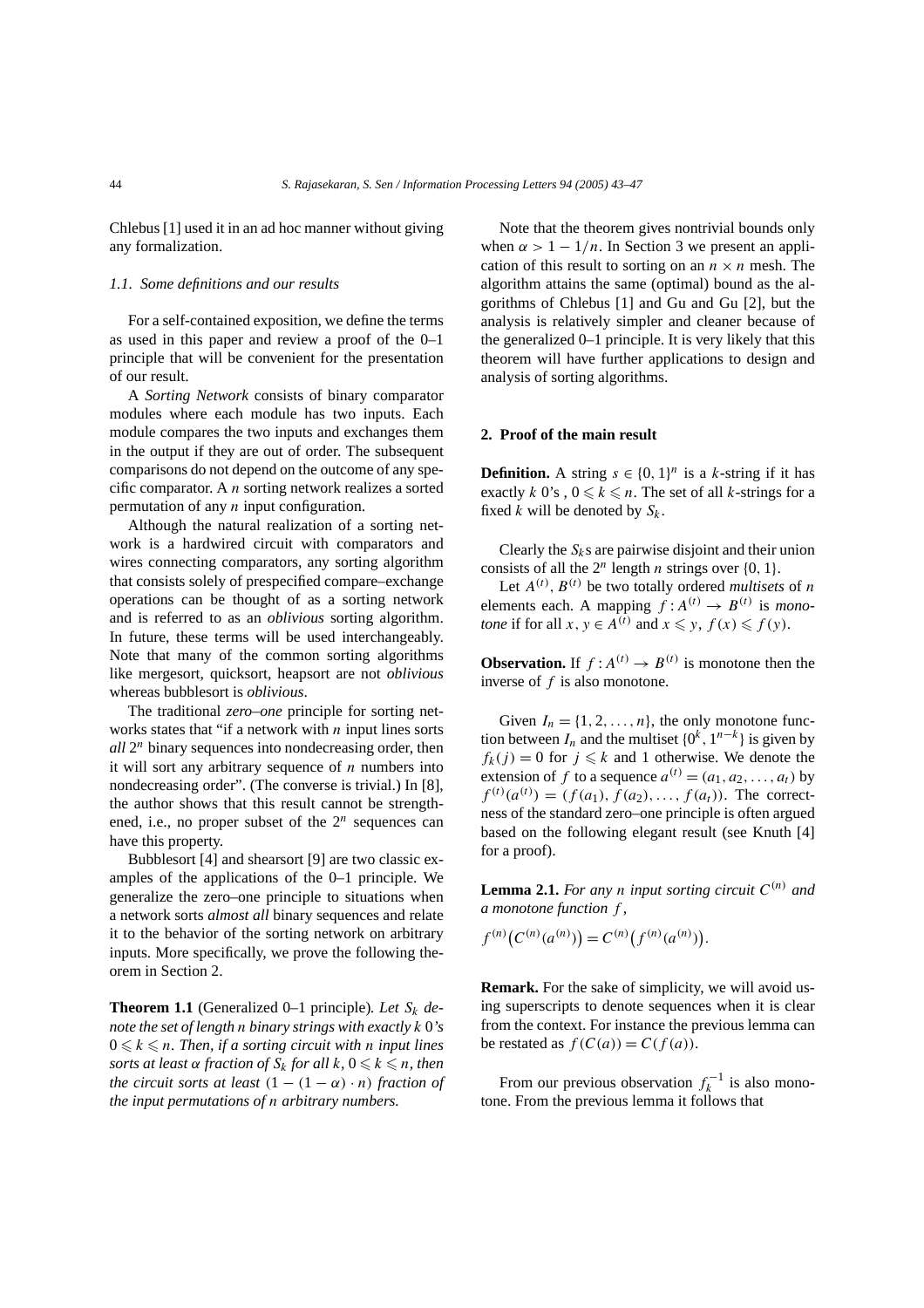**Lemma 2.2.** *If a sorting network C correctly sorts f<sub>k</sub>*( $σ$ ) *for all k, for an input permutation*  $σ$ *, then it correctly sorts σ .*

**Proof** (*sketch*). Suppose *i* and  $j$  ( $j > i$ ) are interchanged in  $\sigma$ . Consider the binary string  $f_i(\sigma)$ . Since  $f_i(C(\sigma)) = C(f_i(\sigma))$ , the circuit *C* does not sort  $f_i(\sigma)$  correctly leading to a contradiction.

We now turn our attention towards generalizing this argument. For convenience, we define a bipartite graph  $G_k$  with *n*! elements in one set and  $|S_k|$  on the other (for each  $k$ ). The edges of this graph are defined by the mapping between permutations of  $I_n$  and strings  $a \in S_k$  such that  $a_i = f_k(\Pi(i))$ ,  $1 \leq i \leq n$ , for a permutation  $\Pi$ . Here  $\Pi(i)$  denotes the element of  $I_n$  that is mapped to *i*. Note that a single permutation maps to exactly one string in  $S_k$ , so by simple counting arguments, it follows that

**Lemma 2.3.** *Each set in the bipartite graph*  $G_k$  *has vertices with equal degree. In particular, the vertices representing*  $S_k$  *have degrees equal to*  $\frac{n!}{|S_k|}$ *.* 

In graph  $G_k$  we mark all the nodes corresponding to the permutations that are not sorted correctly and likewise we mark the nodes of *Sk* that are not sorted correctly. For a fixed *k*, if the circuit does not sort  $\beta_k |S_k|$  ( $\beta_k < 0$ ) strings it does not sort at most  $\beta_k |S_k| \cdot \frac{n!}{|S_k|}$  permutations. Therefore the total fraction of permutations (over all values of  $1 \leq k \leq n$ ) that may not get sorted correctly is bounded by  $\beta \cdot n$  where  $\beta = \max_{i=1}^{k} \beta_k$ . Note that we do not have to consider  $k = 0$  as there is only one trivial sorted sequence. Setting  $\alpha = 1 - \beta$  completes the proof of Theorem 1.1.

An interesting question is if we can improve the bound, namely, the fraction of sorted inputs. The following lemma shows that the fraction of unsorted permutations is at least *β*.

**Lemma 2.4.** *If a sorting circuit does not sort some*  $a \in S_k$  *then it does not sort (any of the permutations corresponding to)*  $f_k^{-1}(a)$ *.* 

This can be seen as follows. At least one pair of 0 and 1 in *a* must be swapped in *C(a)*, say, in positions *i* and *j*. The corresponding elements in the inverse map must also have been swapped from Lemma 2.1.

**Remark.** It is not clear if we can eliminate the multiplicative factor *n*, namely, are the unsorted permutations disjoint corresponding to the distinct  $S_k$ s? Also note that the number of strings in the set  $S_p =$  $\bigcup_{i=0.49n}^{0.51n} S_i$  form an overwhelming fraction of all length *n* binary strings. Even if one can design an ad hoc sorting algorithm that works correctly for *Sp* (and consequently for a large fraction of all 0–1 inputs), but that sorts only a negligible fraction of  $S_{\log n}$ (for example), the algorithm does not sort most input permutations. See the remark following Theorem 3.1.

# **3.** Sorting in an expected  $2n + o(n)$  steps on an  $n \times n$  mesh

One of the most challenging problems in the context of sorting numbers on an  $n \times n$  mesh with one element per processor is to sort them in time 2*n* (plus possibly lower order terms) which is the *distance bound* on the mesh (see [7,10] for detailed surveys). In this problem, in each step, neighboring processors are allowed to communicate and exchange elements but not store more than one element. If we relax the storage requirement, then this time bound can be achieved (see [7,10]). Note that even on the average, the distance bound is  $2n - o(n)$ . By considering sufficiently large sub-meshes on the opposite corners, it can be seen that at least one of these elements must travel from one sub-mesh to the other with high probability.

A simple modification of the algorithm of [6] gives us a  $2n + o(n)$  steps algorithm for sorting on the average and the analysis is based on the generalized 0–1 principle. For completeness, we describe their algorithm briefly. In the remaining description, by  $u \times v$ sub-meshes we refer to all the aligned sub-meshes consisting of processors indexed by  $(x, y)$  where  $iu \leq$  $x \le i(u+1) - 1$ ,  $jv \le y \le j(v+1) - 1$  (for some integers *i* and *j* ). A row is called *dirty* if it consists of both 0's and 1's, otherwise it is *clean*. The significance of this definition stems from the fact that an unsorted mesh contains many dirty rows whereas a sorted mesh (in row major order) contains at most one dirty row. For our algorithm, the sorting order is defined in terms of blocks that are relatively ordered among themselves in a row-major snake-like ordering. The elements within a block can be ordered in any fashion since it does not affect the asymptotic perfor-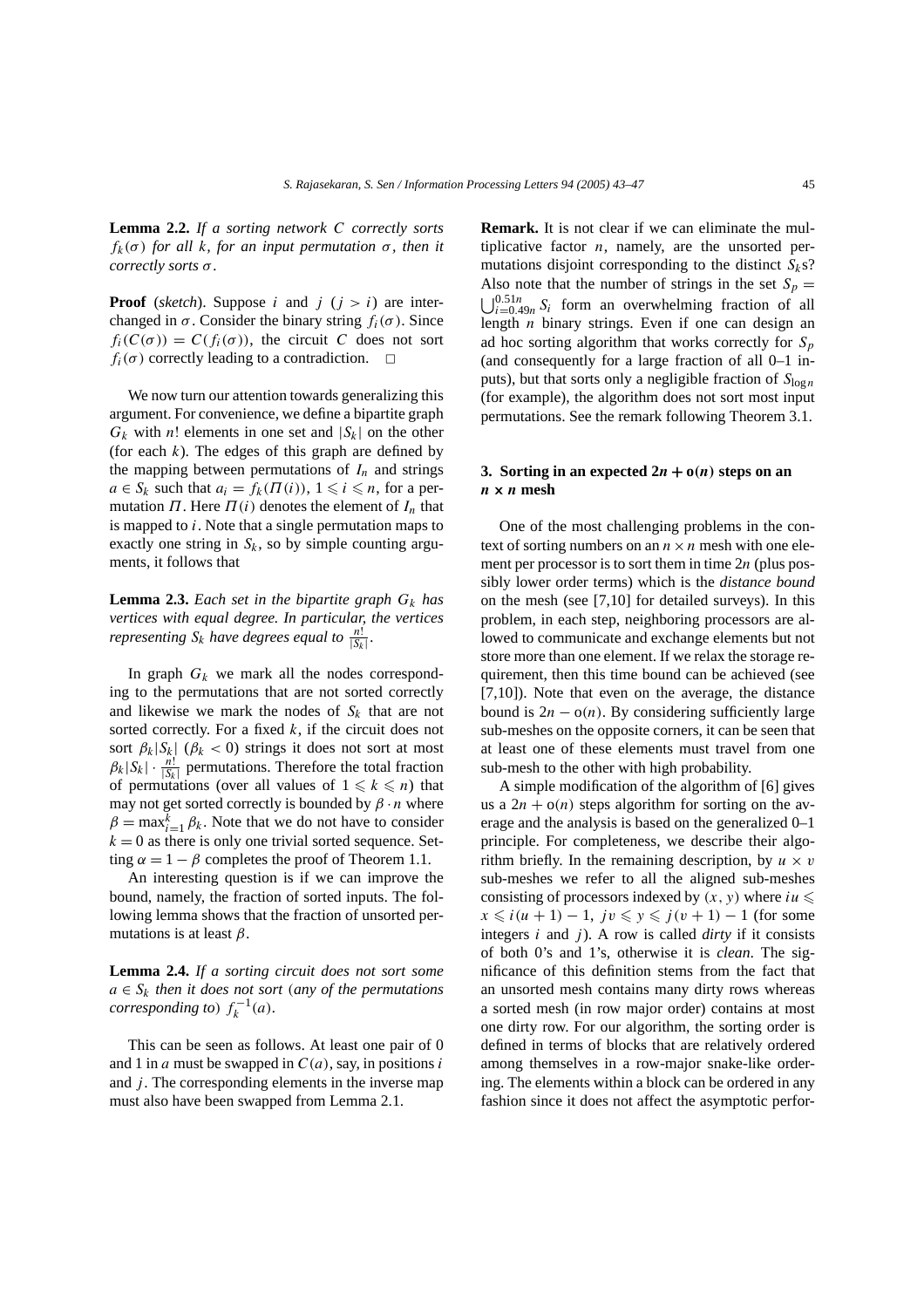

Fig. 1. (a) illustrates  $u \times v$  sized blocked snake-like row-major ordering. (b) illustrates distribution of each block by cyclic shifts. (c) illustrates the transformation of slices into blocks in Phase 4. Notice how consecutive slices remain consecutive.

mance and the notion of dirty row is extended to dirty sub-mesh in the obvious manner.

## **Algorithm MSS [6].**

- 1. Sort all  $n^{3/4} \times n^{3/4}$  sub-meshes in a row-major ordering.
- 2. Distribute each sub-mesh evenly using blocked rotations, i.e., the *i*th row of every sub-mesh is shifted right by  $i \cdot n^{3/4}$  positions.
- 3. Sort the columns.
- 4. Transform every  $n^{3/4} \times n$  horizontal slice into  $n^{1/4}$   $n^{3/4} \times n^{3/4}$  sub-meshes such that consecutive  $n^{1/2} \times n$  sub-meshes remain consecutive (within a slice). The row ordering is alternated in every slice so that after transformation, the two dirty sub-meshes are in a snake-like row-major order.
- 5. Sort pairs of every consecutive (in the blocked snake-like row-major order) sub-meshes—once taking every odd–even pair and then taking even– odd pair.

See Fig. 1 for an illustration of some of the steps.

Each of Phases 2, 3, and 4 can be implemented in *n* time steps and the others take  $o(n)$  time resulting in  $3n + o(n)$  time overall (for more details of individual phases see [6]). If we examine each phase more closely, after Phase 3, we have at most two (consecutive) dirty  $n^{1/2} \times n$  sub-meshes. These come from dirty rows contributed by each sorted sub-mesh (at most one per sub-mesh) after Phase 2 that become contiguous  $\sqrt{n}$  dirty rows following Phase 3.

We modify the above algorithm by eliminating the first two phases, i.e., start with column sort. Then the size of the dirty *band* (contiguous dirty rows) after sorting the columns is the difference between the maximum and the minimum number of 0's among the *n* columns. Without loss of generality, assume that we have at least  $\Omega(n^2)$  0's—then the expected number of 0's in each column is  $\Omega(n)$ . From Chernoff [5] bounds it follows that with probability exceeding  $1 - \frac{1}{n^{\alpha}}$ , the deviation of the number of 0's is no more than  $\theta(\sqrt{a n \log n})$ . Therefore, the size of the dirty band